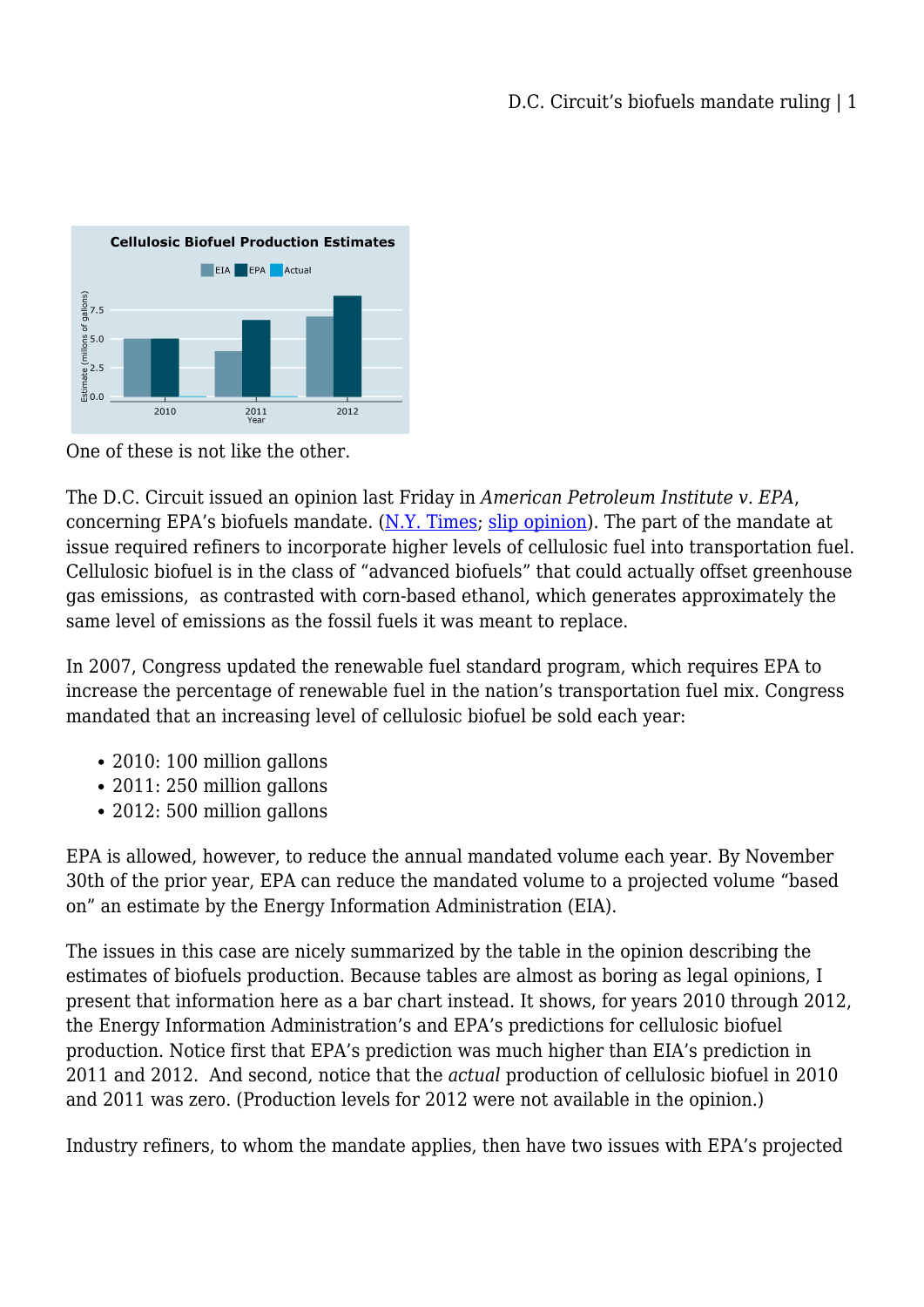production mandate. First, with an actual production level of zero in 2010 and 2011, this whole prediction exercise appears flawed. Second, if EPA was supposed to base their prediction on EIA's prediction, then why does EPA's prediction diverge to the upside in 2011 and 2012?

Before getting to the merits, the court made an interesting holding about the timeliness of the Petroleum Institute's petition. The biofuel industry, intervening on behalf of EPA, argued that the challenge to EPA's 2012 prediction methodology had to happen within 60 days of EPA's 2011 prediction, because the 2012 prediction is just a continuation of the 2011 methodology. The court rejects this argument, observing that

The reasonableness of adopting a predictive methodology is not the same as the reasonableness of maintaining one in the face of experience; considering whether to maintain a methodology necessarily invites reflection on the success of earlier applications.

In other words, prediction methodologies can be challenged years later, so long as the challenger can make a credible claim that evaluation of the prediction over time provides evidence that continuing with the prediction methodology would be irrational. This expands the universe of rules that could be challenged, but only if those rules are predictive in nature.

On the merits, the D.C. Circuit rejected the idea that EPA must "slavishly adhere[]" to the EIA estimate. Congress must have meant for EPA to have some input; otherwise it could have just used the EIA prediction in the first place. Nor was the methodology flawed for relying on statements from cellulosic biofuel facility owners (who have every incentive to overstate their production capability). Reading between the lines, the problem here is more with the entire regulatory scheme as envisioned by Congress—forcing refiner sales based on estimates from the biofuel producers—than with EPA's methodology.

The D.C. Circuit did, however, agree with the petitioner that EPA could not bias its estimate upwards in order to "promote growth" in the cellulosic biofuel industry. The idea behind the yearly mandate is that if refiners are forced to purchase cellulosic biofuel (or pay fines), then they will in effect subsidize the growth of this nascent technology. Market demand at (almost) any price. So a higher mandate should provide larger incentive to potential investors in cellulosic biofuel technologies, by promising a larger market for those biofuels.